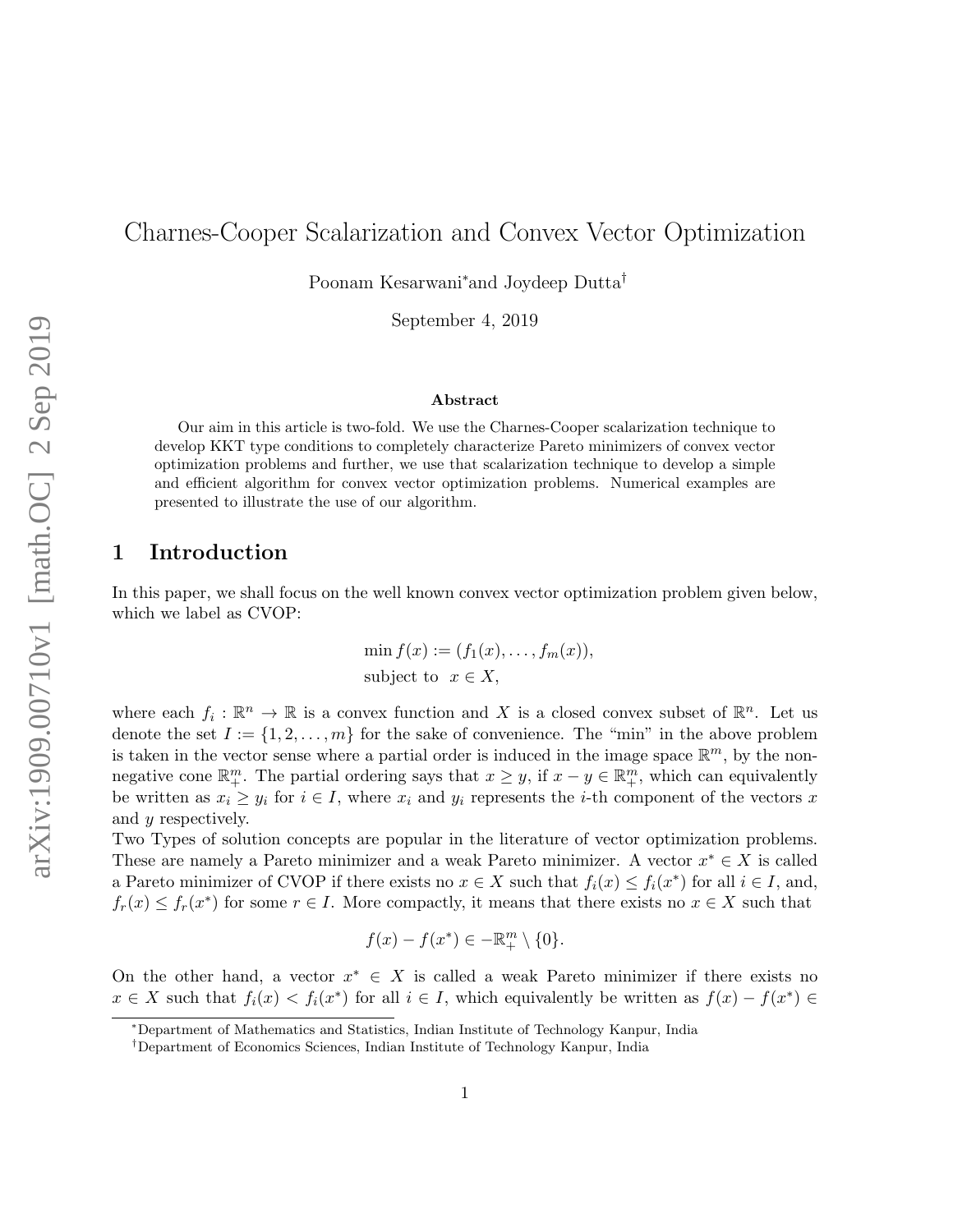$-int(\mathbb{R}^m_+) \setminus \{0\}$ . Though from a practical point of view, the notion of a Pareto minimizer is more useful than its weak counterpart. However, the notion of the weak Pareto minimizer is mathematically more tractable, and thus, one will find a huge literature on these solutions. Note that every Pareto minimizer is a weak Pareto minimizer of the problem and the converse need not be true. The image of the set of Pareto minimizers of CVOP is called the efficient frontier, and it has been shown, for example, in Ehrgott [9] that the efficient frontier lies on the boundary of the image  $f(X)$  of the feasible set X under the objective function f.

One of the key approach to study vector optimization problem is by relating a scalar optimization problem to the given vector optimization problem. This method is called scalarization and plays a key role in developing a coherent theory and effective numerical algorithms for the vector optimization problem (see Chankong and Haimes [4] for more details).

As far as CVOP is concerned, the following result completely characterizes the weak minimizers through a simple scalarization technique called the weighted sum scalarization.

**Proposition 1.1** Consider the problem CVOP and consider weights  $\tau_1 \geq 0, \tau_2 \geq 0, \ldots, \tau_m \geq 0$ , and  $x^* \in X$  such that  $x^*$  solves the problem  $(CP_{\tau})$ ,

$$
\min_{x \in X} (\tau_1 f_1(x) + \ldots + \tau_m f_m(x)),\tag{1.1}
$$

then  $x^*$  is a weak Pareto minimizer of CVOP. Conversely, if  $x^* \in X$  is a weak Pareto minimizer of CVOP, then there exist scalars  $\tau_1 \geq 0, \ldots, \tau_m \geq 0$ , all of which are not simultaneously zero, such that  $x^*$  is a minimizer of  $CP_{\tau}$ .

This result immediately provides us a KKT type necessary and sufficient condition which completely characterizes a weak minimizer of CVOP. In fact, by using Proposition 1.1, we can conclude that a vector  $x^* \in X$  is a weak minimizer of CVOP if and only if there exists  $0 \neq \tau \in \mathbb{R}^m_+$ such that

$$
0 \in \sum_{i \in I} \tau_i \partial f_i(x^*) + N_X(x^*), \tag{1.2}
$$

where  $\partial f_i(x^*)$  is the subdifferential at  $x^*$  of f and  $N_X(x^*)$  denotes the normal cone of X at  $x^*$ . For the definition of the subdifferential of a convex function and the normal cone to a convex set at a given point see Rockafellar [19]. Further, if each  $f_i$  is differentiable, then we can replace  $\partial f_i(x^*)$  by  $\nabla f_i(x^*)$  in (1.2). Moreover, if X is given by convex inequality constraints, *i.e.*,

$$
X = \{x \in \mathbb{R}^n : g_j(x) \le 0, \text{ for all } j = 1, ..., k\},\tag{1.3}
$$

where each  $g_j : \mathbb{R}^n \to \mathbb{R}$  is a convex function, for all  $j = 1, \ldots, k$ , and, the Slater condition holds, *i.e.*, there exists  $\hat{x} \in \mathbb{R}^n$  such that  $g_j(\hat{x}) < 0$  for all  $j = 1, ..., k$ , then we have (see Rockafellar  $[19]$ ,

$$
N_X(x^*) = \{ v \in \mathbb{R}^n : v = \sum_{j \in K} \lambda_j \xi^j, \lambda_j \ge 0, \xi^j \in \partial g_j(x^*), \lambda_j g_j(x^*) = 0, \forall j \in K \},\
$$

where the set  $K := \{1, 2, \ldots, k\}$ . This immediately allows us to state a KKT type optimality condition for CVOP, which we do through the following theorem.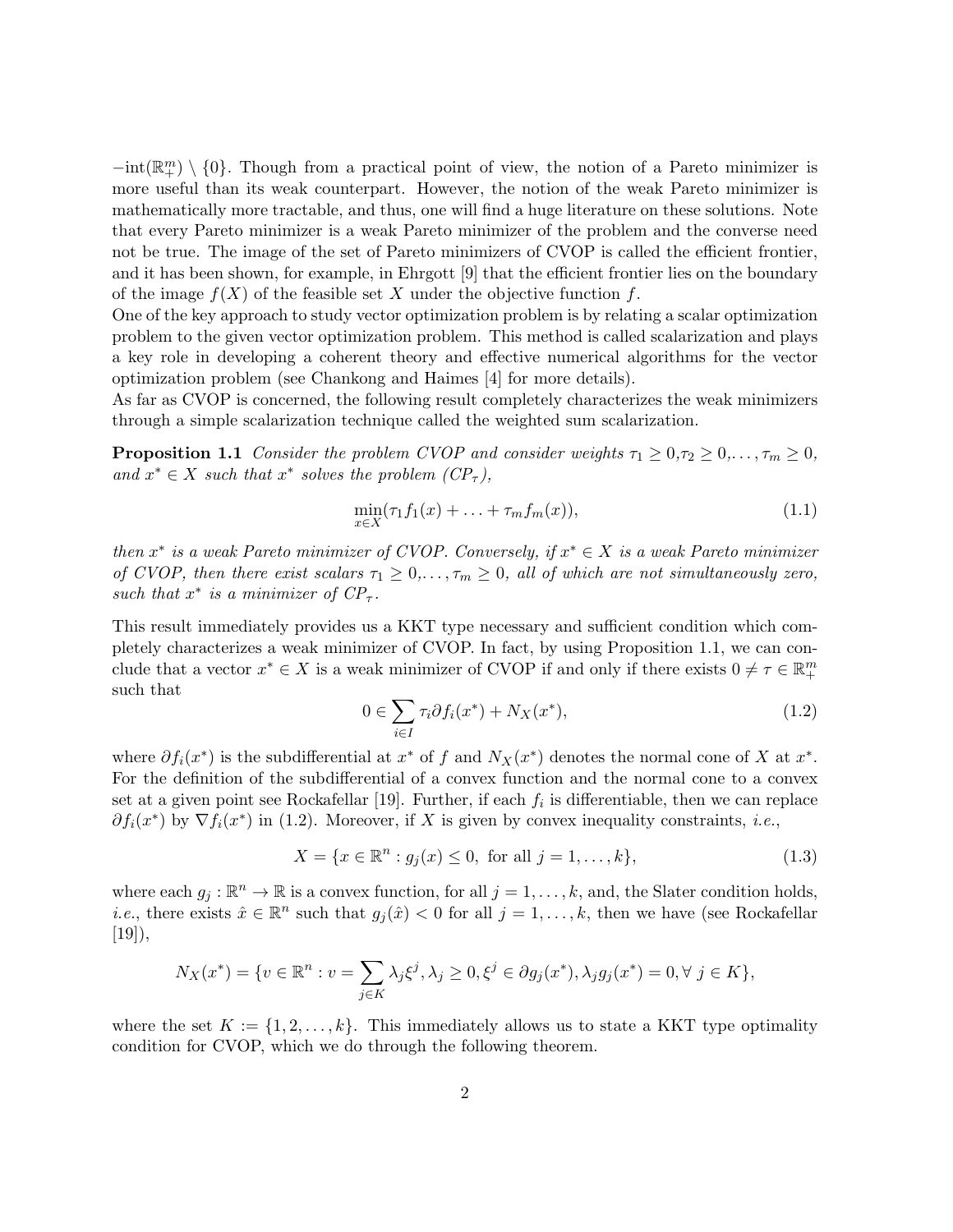**Theorem 1.2** Consider the problem CVOP, with X described by  $(1.3)$ . Let the Slater condition holds. Then  $x^* \in X$  is a weak Pareto minimizer of CVOP if and only if there exists vectors  $\tau \in \mathbb{R}_{+}^{m}$ ,  $\tau \neq 0$  and  $\lambda \in \mathbb{R}_{+}^{k}$  such that

$$
(i) \ 0 \in \sum_{i \in I} \tau_i \partial f_i(x^*) + \sum_{j \in K} \lambda_j \partial g_j(x^*),
$$

(ii) 
$$
\lambda_j g_j(x^*) = 0
$$
, for all  $j \in K$ .

For a more detailed analysis of the above results and their proofs, the reader is referred to the monographs by Jahn [15], Ehrgott [9], Chankong & Haimes [4], Miettinen [18] and the references therein.

Thus, Theorem 1.2 shows that it is possible to completely characterize a weak Pareto minimizer of CVOP through KKT conditions. Now we ask ourself a question: Can this type of result is true for a Pareto minimizer, i.e., can we completely characterize a Pareto minimizer using KKT type optimality conditions?

Developing a necessary condition for a Pareto minimizer is indeed simple. By observing that a Pareto minimizer is a weak Pareto minimizer, Theorem 1.2 guarantees the existence of a vector  $\tau \in \mathbb{R}_{+}^{m}$ ,  $\tau \neq 0$  and  $\lambda \in \mathbb{R}_{+}^{k}$  such that (*i*) and (*ii*) hold. The problem comes when we are considering the sufficiency of the conditions. Unfortunately, the conditions  $(i)$  and  $(ii)$  can only show that  $x^*$  is a weak Pareto minimizer of CVOP and no way, it can guarantee that  $x^*$  is a Pareto minimizer. However, in (i) if we have  $\tau \in \text{int}(\mathbb{R}^m_+)$ , then we can show that  $x^*$  is a Pareto minimizer. Therefore, in order to completely characterize a Pareto minimizer for CVOP through optimality condition, we need to develop a necessary optimality condition in which we must have  $\tau \in \text{int}(\mathbb{R}^m_+)$ . For this, one either needs the Pareto minimizer to have some additional properties or some regularity conditions are needed involving the objective functions and the constraint functions. When  $\tau \in \text{int}(\mathbb{R}^m_+)$  in the condition (*i*), the KKT conditions are called the strong KKT conditions. Historically, it was Kuhn and Tucker in their seminal paper [16] of 1951 develops a notion of KT- proper Pareto solutions for which the strong KKT holds. To prove the strong KKT conditions Kuhn-Tucker used a regularity condition called Kuhn-Tucker constraint qualification [16]. Later in 1994, Maeda [17] showed that under Guignard type regularity condition a Pareto minimizer becomes a KT-proper Pareto minimizer. However, the simplest approach to strong KKT conditions can be shown using the notion of Geoffrion proper minimizers, a notion developed by Geoffrion [14] in 1968.

**Definition 1.3** (Geoffrion [14]) A vector  $x^* \in X$  is called a Geoffrion proper minimizer of CVOP if  $x^*$  is a Pareto minimizer and if there exists a number  $M > 0$  such that for all  $i \in I$ and  $x \in X$  satisfying  $f_i(x) < f_i(x^*)$ , there exists a  $j \in I$  such that  $f_j(x^*) < f_j(x)$  and

$$
\frac{f_i(x^*) - f_i(x)}{f_j(x) - f_j(x^*)} \le M.
$$
\n(1.4)

Geoffrion [14] shows that if  $x^*$  is Geoffrion proper minimizer of CVOP with smooth input data and the Kuhn-Tucker constraint qualification  $[16]$  is satisfied at  $x^*$ , then there exists vectors  $\tau \in \text{int}(\mathbb{R}^m_+), \text{ and } \lambda \in \mathbb{R}^k_+ \text{ such that }$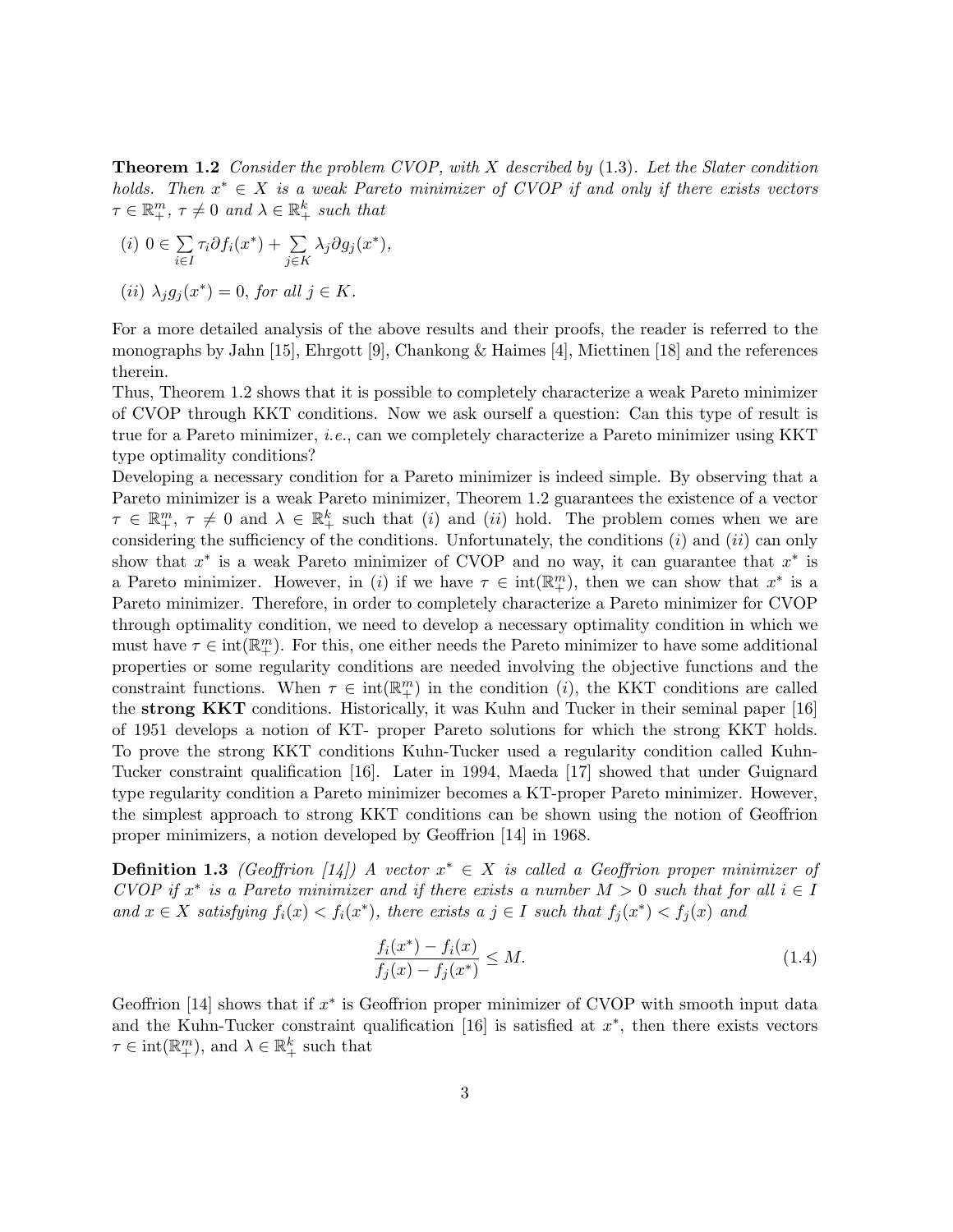• 
$$
\sum_{i \in I} \tau_i \nabla f_i(x^*) + \sum_{j \in K} \lambda_j \nabla g_j(x^*) = 0,
$$

• 
$$
\lambda_j g_j(x^*) = 0
$$
, for all  $j \in K$ .

If we replace the Kuhn-Tucker Constraint qualification by the Slater condition in the above result, we will get the same strong KKT condition for Geoffrion proper minimizer. We would like to mention here that the strong KKT conditions for a Geoffrion proper minimizer also holds even if some of the objective functions are not differentiable. For such functions, we just have to replace the gradient with the subdifferential of the functions. Therefore, Geoffrion proper minimizer gives rise to strong KKT type optimality conditions. It is well known that every Pareto minimizer is not a Geoffrion proper minimizer (see Example 2.48 of [9]). Hence, we are now asking whether it is possible to develop a strong KKT type optimality conditions for Pareto minimizers.

In Section 2, we shall show that this could be achieved by a combination of Charnes and Cooper scalarization [5] and Abadie type regularity condition which we shall describe at the beginning of the section. In Section 3, we shall show that Charnes and Cooper scalarization can be efficiently used to develop an algorithm to solve convex vector optimization problems where we need the feasible set to be closed and  $f_i$ 's to be a proper lower semi-continuous function for all  $i \in I$ . We shall also illustrate our algorithm through numerical examples.

### 2 Strong KKT conditions for Pareto minimizers

There two main purposes for which the Charnes-Cooper scalarization is introduced. The first is to completely characterize Pareto minimizer through KKT conditions. This is what we do in this section by showing how the Charnes-Cooper scalarization scheme can be used to derive strong KKT condition. The second purpose is to develop an algorithm to generate Pareto minimizer of CVOP which is done in the next section.

Consider an arbitrary feasible point  $x_0 \in X$  of CVOP and define the following scalar problem  $P(f, X, x_0)$  ([10]):

$$
\begin{cases}\n\min \sum_{i \in I} f_i(x), \\
\text{subject to} \quad f_i(x) - f_i(x_0) \le 0, \quad \text{for all } i \in I, \\
x \in X.\n\end{cases} \tag{2.1}
$$

The advantage of the above scalar problem is that it provides a one-one correspondence between Pareto minimizer of CVOP and optimal solutions of the problem  $P(f, X, x_0)$ .

**Theorem 2.1 (Ehrgott[10])** A point  $x_0 \in X$  is a Pareto minimizer of CVOP if and only if  $x_0$  is an optimal solution of the problem  $P(f, X, x_0)$ .

Observe that even if we consider the objective functions to be non-convex, Theorem 2.1 is true, in other words, the characterization of a Pareto-minimizer through Charnes-Cooper scalarization still holds. However, computing the global minimizer of a non-convex optimization problem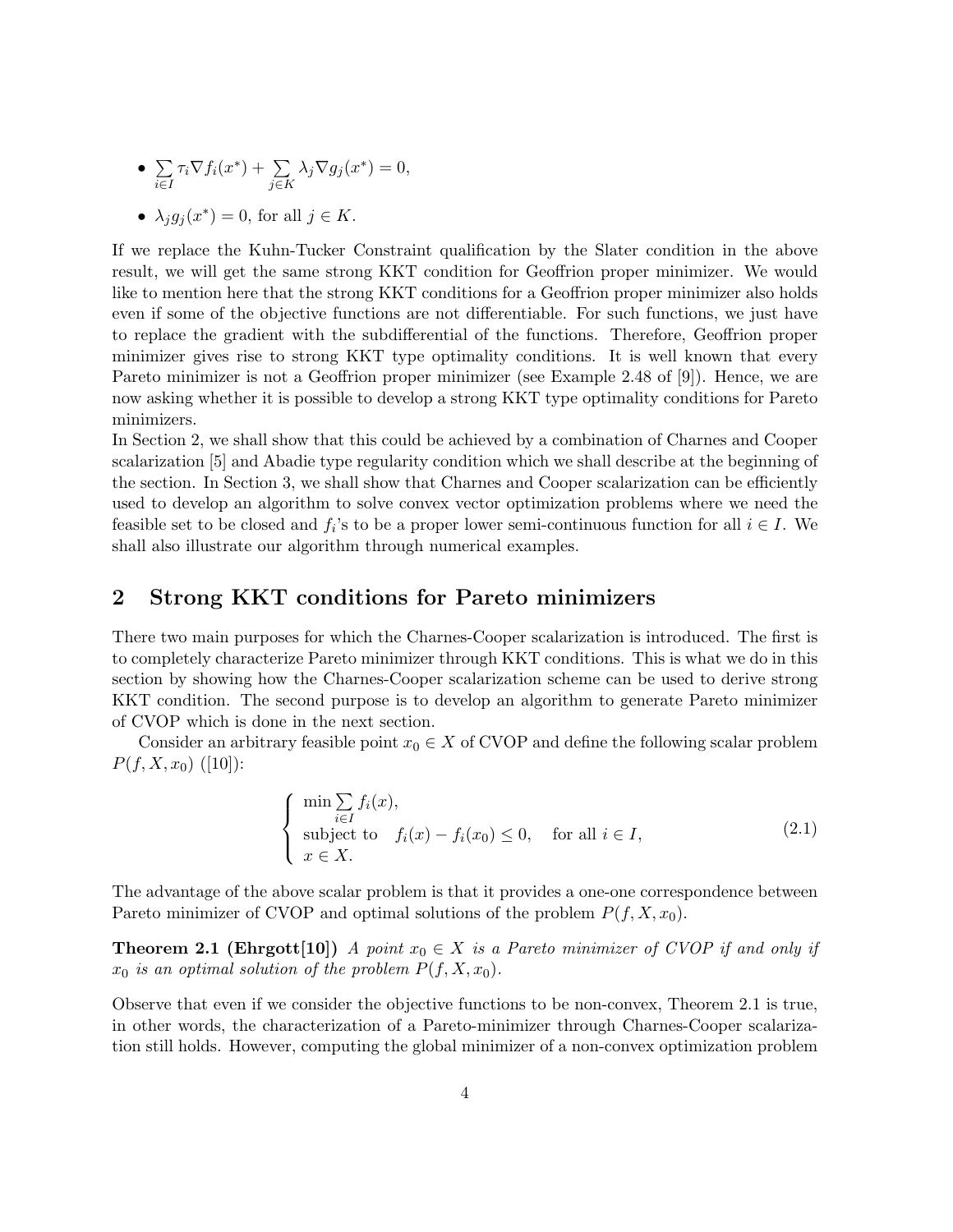is hard, and we can only assure the computation of local Pareto minimizers which are not of special interest. So, we shall focus only on convex problems.

Note that if  $x_0$  is a Pareto minimizer of CVOP, then Slater constraint qualification cannot be satisfied for the problem  $P(f, X, x_0)$ . Therefore, if we want to use the scalar problem  $P(f, X, x_0)$ to figure out the necessary and optimality condition for Pareto minimizer, we need some regularity condition to be satisfied. In this direction, we define the following Abadie type regularity condition for CVOP which helps us in further investigation.

**Definition 2.2** Consider CVOP with feasible set X and for given  $x_0 \in X$ , define the set  $X(x_0) := \{x \in X : f_i(x) \leq f_i(x_0), i \in I\}.$  Then, we say that the problem satisfies the strong Abadie type regularity condition at a point  $x_0 \in X$  if the tangent cone  $T_{\hat{X}}(x_0)$  of the set X at the point  $x_0$  equals

$$
V(x_0) := \{ h \in \mathbb{R}^n : f_i'(x_0, h) \le 0, \ g_k'(x_0, h) \le 0, \text{ for all } i \in I \text{ and } k \in \mathcal{R}(x_0) \}. \tag{2.2}
$$

Recall that  $\mathcal{R}(x_0)$  is the active constraint set, *i.e.*,  $\mathcal{R}(x_0) = \{k \in K : g_k(x_0) = 0\}$  and and the tangent cone  $T_X(x_0) := \{d \in \mathbb{R}^n : \exists \{t_k\} \subseteq \mathbb{R}_+, \{y_k\} \subseteq X \text{ subject to } y_k \to x_0, t_k(y_k-x_0) \to d\}.$ Note that the feasible set of  $(f, X, x)$  is  $X(x_0)$ . One can observe that the strong Abadie type regularity condition is same as the Abadie constraint qualification (see [7]) for the scalar problem  $P(f, X, x_0)$ . Before we derive the KKT conditions for Pareto minimizer, let us establish that the problem CVOP satisfies the strong Abadie type regularity condition through two examples in which one is for smooth CVOP and other is for non-smooth CVOP.

**Example 2.3** (Chandra et al. [3]) Consider the bi-objective optimization problem, where  $f =$  $(f_1, f_2)$  with  $f_1(x) = x^2$ ,  $f_2(x) = x$  and  $X = \{x \in \mathbb{R} : g(x) \le 0\}$ , where  $g(x) = -x$ . It is clear that  $x_0 = 0$  is a Pareto minimizer of the problem. Here, the set  $\hat{X}(x_0) = \{x \in \mathbb{R} : x^2 \leq 0, x \leq 1\}$  $0, -x \le 0\} = \{0\}$  and it is clear that  $T_{\hat{X}(x_0)}(0) = \{0\}$ . Further, since the constraint function g is active at  $x_0 = 0$  and  $f'_1$  $j_1'(x_0, h) = 0$ , the set

$$
V(x_0) = \{ h \in \mathbb{R} : h \le 0, -h \le 0 \} = \{ 0 \}.
$$

Hence,  $T_{\hat{X}(x_0)} = V(x_0)$ , which implies that considered problem satisfies the strong Abadie type regularity condition at the point  $x_0 = 0$ .

**Example 2.4** Consider the bi-objective optimization problem with  $f = (f_1, f_2)$  where  $f_1(x) =$ x,  $f_2(x) = |x|$  and  $X = \mathbb{R}$ . It is clear that  $x_0 = 0$  is a Pareto minimizer of the problem. Here, the set  $\hat{X}(x_0) = \{x \in \mathbb{R} : x \le 0, |x| \le 0\} = \{0\}$  and hence,  $T_{\hat{X}(x_0)}(0) = \{0\}$ . Now form  $(2.2)$ , the set  $V(x_0) = \{h \in \mathbb{R} : h \leq 0, |h| \leq 0\} = \{0\}$ , which implies that  $T_{\hat{X}(x_0)} = V(x_0)$ . Hence, the strong Abadie type regularity condition holds at the point  $x_0 = 0$ .

The idea of using the term strong Abadie type regularity is motivated by the fact that all the objective functions of CVOP appear in the formulation of the Abadie type regularity condition. For a weaker version of the Abadie type regularity condition for a multiobjective optimization problem see [3].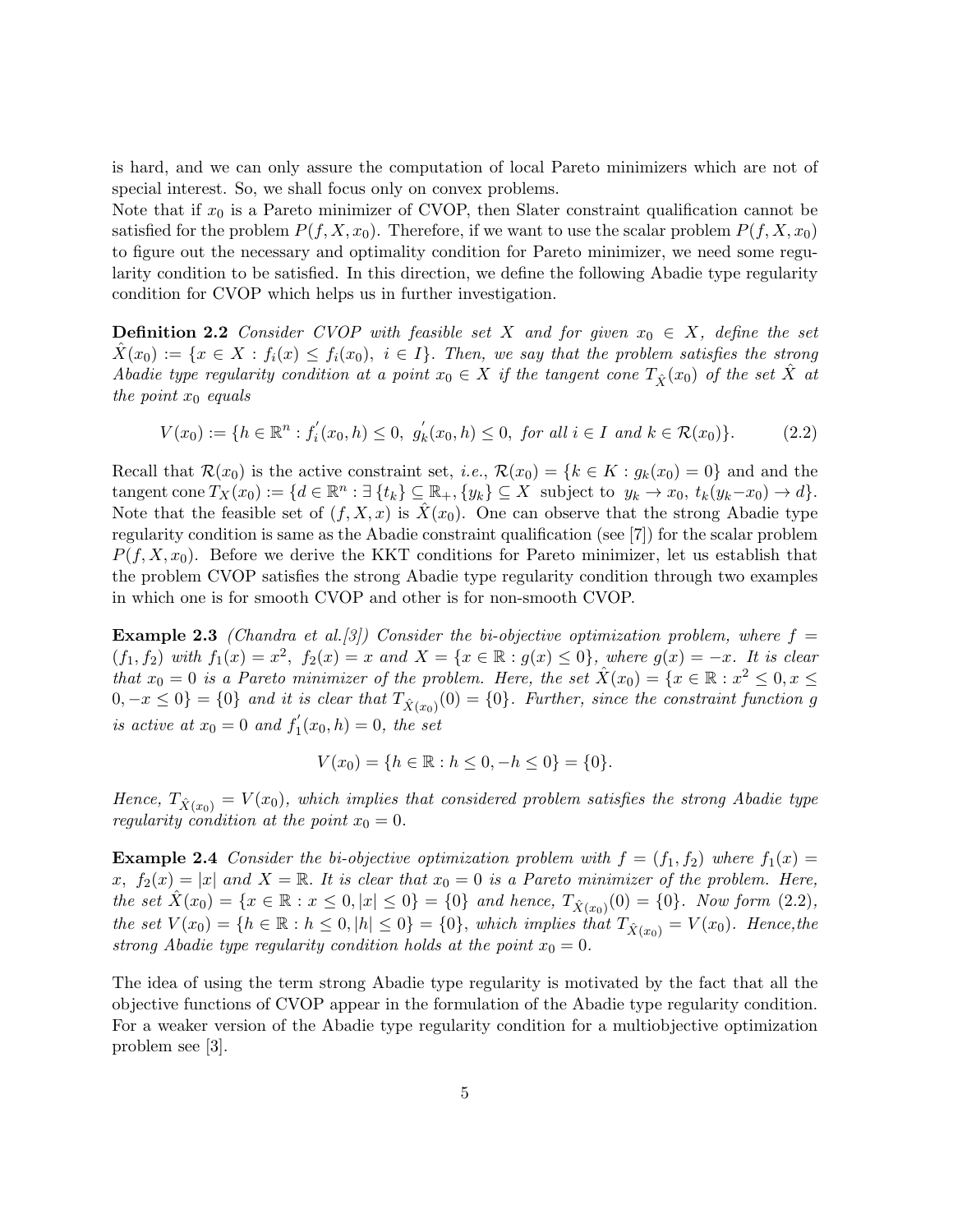**Theorem 2.5** Consider CVOP in which all objective functions  $f_i$ 's and constraint functions  $g_r$ 's are smooth. Let  $x_0$  be a Pareto minimizer of CVOP and the strong Abadie type regularity condition be satisfied at  $x_0$ . Then there exists  $\lambda^* \in \mathbb{R}^m_+$  and  $\mu^* \in \mathbb{R}^k_+$  such that

$$
\sum_{i \in I} \lambda_i^* \nabla f_i(x_0) + \sum_{j \in K} \mu_j^* \nabla g_j(x_0) = 0,
$$
\n(2.3)

$$
\mu_j^* g_j(x_0) = 0, \text{ for all } j \in K,
$$
\n
$$
(2.4)
$$

$$
\lambda_i^* > 0, \text{ for all } i \in I. \tag{2.5}
$$

Conversely, if there exists  $\lambda^* \in \mathbb{R}_+^m$  and  $\mu^* \in \mathbb{R}_+^k$  satisfying (2.3)-(2.5). Then  $x_0$  is a Pareto minimizer of CVOP.

*Proof:* Let  $x_0$  be a Pareto minimizer of CVOP. Then, using Theorem 2.1,  $x_0$  is an optimal solution of the problem  $P(f, X, x_0)$ . Hence, from the standard necessary optimiality conditions, we know that

$$
\left\langle \sum_{i \in I} \nabla f_i(x_0), d \right\rangle \ge 0, \text{ for all } d \in T_{\hat{X}(x_0)}(x_0). \tag{2.6}
$$

Since,  $\hat{X}(x_0)$  is a convex set, the tangent cone  $T_{\hat{X}(x_0)}(x_0)$  is a closed convex cone. Using the fact that the strong Abadie type regularity condition satisfies at  $x_0$ , (2.6) becomes,

$$
-\sum_{i\in I} \nabla f_i(x_0) \in (T_{\hat{X}(x_0)}(x_0))^{\circ} = (V(x_0))^{\circ} \tag{2.7}
$$

Using (2.2) and the definition of polar cone, we have

$$
(V(x_0))^{\circ} = \{ \sum_{i \in I} \lambda_i \nabla f_i(x_0) + \sum_{r \in K} \mu_r \nabla g_r(x_0) : \lambda \in \mathbb{R}_+^m, \mu \in \mathbb{R}_+^k, \mu_r g_r(x_0) = 0, \text{ for all } r \in K \}. \tag{2.8}
$$

Therefore, (2.7) says that there exists  $\lambda \in \mathbb{R}^m_+$ ,  $\mu \in \mathbb{R}^k_+$  such that  $\mu_r g_r(x_0) = 0$  for all  $r \in K$  and

$$
0 = \sum_{i \in I} \nabla f_i(x_0) + \sum_{i \in I} \lambda_i \nabla f_i(x_0) + \sum_{r \in K} \mu_r \nabla g_r(x_0).
$$

Further, the above conditions can be rewritten as

1. 
$$
0 = \sum_{i \in I} \lambda_i^* \nabla f_i(x_0) + \sum_{r \in K} \mu_r^* \nabla g_r(x_0),
$$

- 2.  $\mu_r^* g_r(x_0)$  for all  $r \in K$ ,
- 3.  $\lambda_i^* > 0$ , for all  $i \in I$ .

where  $\lambda_i^* = \lambda_i + 1$  for all  $i \in I$  and  $\mu_r^* = \mu_r$  for all  $r \in K$ , which completes the necessary part. For sufficient part, let there exists  $\lambda^* \in \mathbb{R}^m_+$  and  $\mu^* \in \mathbb{R}^k_+$  satisfying  $(2.3)-(2.5)$ . Then from the Theorem 3.26 of [9],  $x_0$  is a Geoffrion proper minimizer of CVOP. Hence  $x_0$  is a Pareto minimizer of CVOP which completes the proof.  $\Box$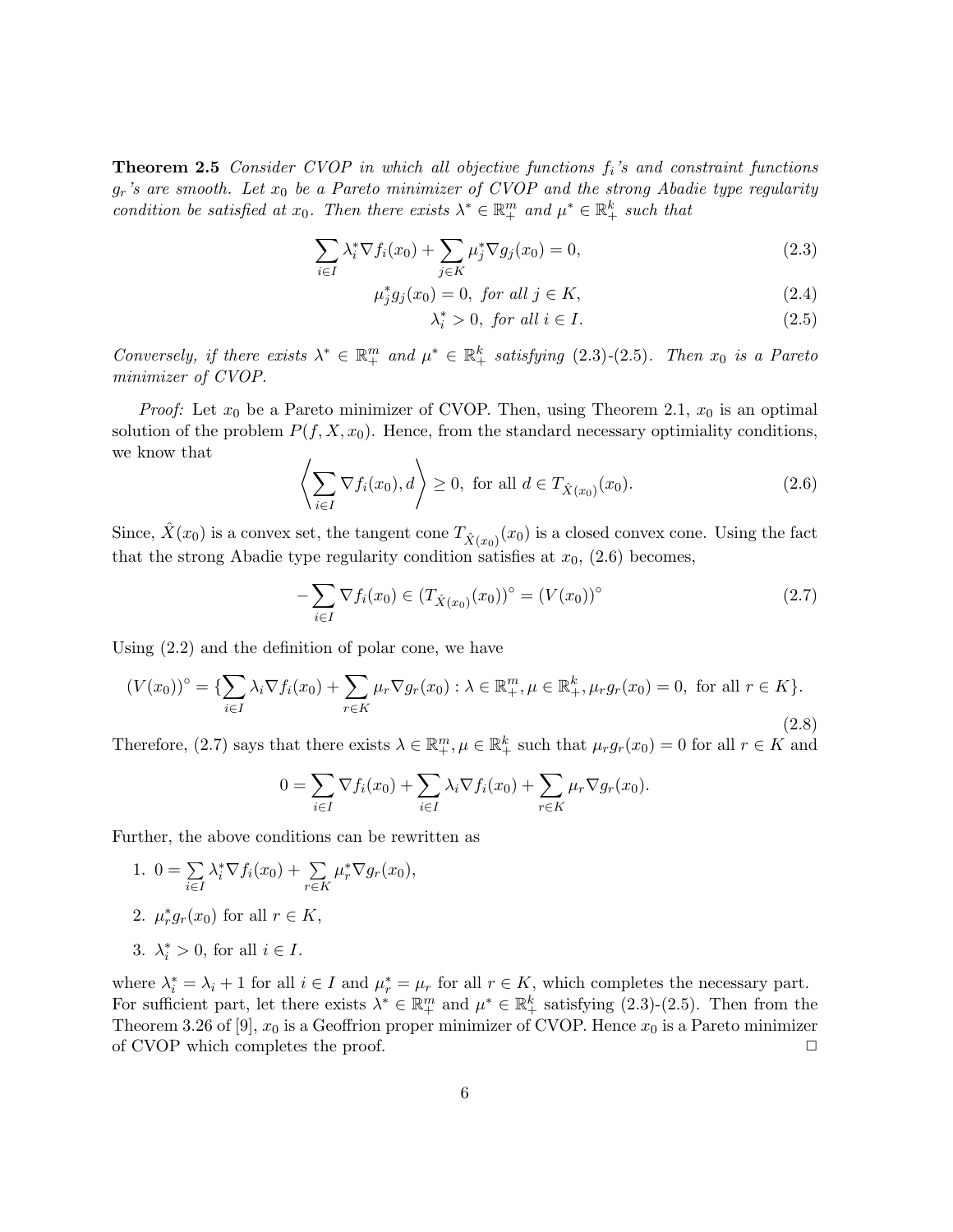Remark 2.6 When input data is non-smooth, then we only get necessary optimality condition which is not same  $(2.3)-(2.5)$ . Since, for non-smooth case,  $(2.8)$  turns out to be

$$
(V(x_0))^{\circ} = cl\{\sum_{i\in I} \lambda_i u_i + \sum_{r\in K} \mu_r v_r : \lambda \in \mathbb{R}_+^m, \mu \in \mathbb{R}_+^k, u_i \in \partial f_i(x_0),
$$

$$
v_r \in \partial g_r(x_0), \mu_r g_r(x_0) = 0, \text{ for all } i \in I \text{ and } r \in K\}, \quad (2.9)
$$

Hence, the necessary condition for  $x_0$  to be a Pareto minimizer under the strong Abadie type regularity condition is given by

$$
0 \in \sum_{i \in I} \partial f_i(x_0) + (V(x_0))^{\circ},
$$

where  $V(x_0)$  is given by (2.9). The verification of the strong Abadie type regularity condition is not easy which makes Pareto minimizer less algorithm friendly and, almost all algorithms focus on computing weak Pareto minimizer.

## 3 An Algorithm for computing Pareto minimizers

It is well known that there are lots of scalarization technique to solve CVOP consider for example, weighted sum scalarization,  $\epsilon$ -constraint method, Benson method and many more. The way by which Charnes and Cooper scalarization is different form others is that there is no need of any parameters (*e.g.* weighted sum scalarization needs weights and  $\epsilon \in \mathbb{R}^m_+$ -constraint method needs  $\epsilon$  etc.) when we use this scalarization to compute Pareto minimizers in the algorithm. Hence, using Charnes and Cooper scalarization for computing Pareto minimizers is more suitable rather than using other scalarization techniques. Let us discuss the algorithm to find Pareto minimizers using Charnes and Cooper scalarization and we shall call the proposed algorithm as CC1. In the algorithm below, the set  $Sol(P_k)$ , denotes the solution set of the scalar program  $P_k$ .

Step 1. (Initialization) Choose  $x_0 \in X$ , set  $k := 0$  and  $\mathbb{N} = \mathbb{N} \cup \{0\}.$ 

Step 2. (Iterations)

\n- (i) If for 
$$
k \in \mathbb{N}
$$
,  $y_k$  be a solution of  $P_k := \left\{ \begin{array}{l} \min \sum_{i \in I} f_i(x), \\ \text{s. t. } X_k := \{ x \in X : f_i(x) \le f_i(x_k), i \in I \} \end{array} \right.$
\n- i.e.,  $y_k \in Sol(P_k)$  and  $y_k = x_k$ , then stop.
\n- (ii) Else, set  $x_{k+1} := y_k$  and  $k := k+1$ . Go to step  $2(i)$ ,
\n

The idea of the algorithm can be implemented in the following way. Consider a tolerance factor  $\epsilon_k \geq 0$  for  $k \geq 1$  associated with the problem  $P_k$ . If  $y_k$  solves  $P_k$  and  $y_k \neq x_k$  but  $||y_k - x_k|| \leq \epsilon_k$ , then accept  $x_k$  as the solution, otherwise set  $x_{k+1} = y_k$  and solve  $P_{k+1}$ . As k increases, we can keep on decreasing the tolerance limit  $\epsilon_k$ , *i.e.*,  $\epsilon_k \downarrow 0$  as  $k \to \infty$ .

**Theorem 3.1** Let us consider the problem CVOP with each  $f_i$  be a convex function and the feasible set X be a compact set. Then,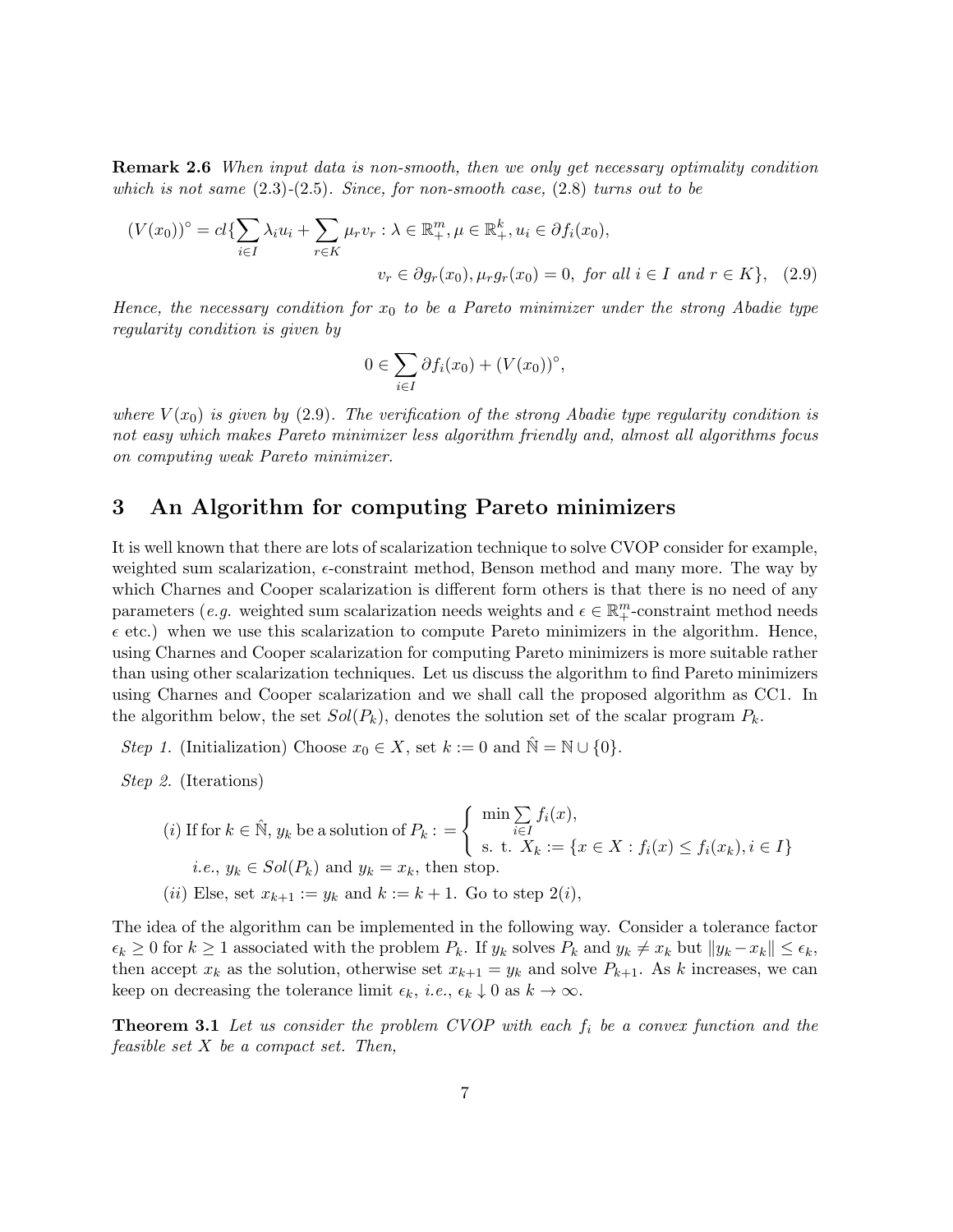- the iterates of the algorithm CC1 is well-defined.
- If  $\{x_k\}$  is a sequence generated by the above algorithm. Then any limit point of the sequence  ${x_k}$  is a Pareto minimizer of the problem CVOP.

*Proof:* As  $x_k \in X_k$ , each  $f_i$  is convex and the set  $X_k$  is non empty, closed, convex and bounded, the set  $Sol(P_k)$  is non-empty which proves the first part of the theorem.

If for some k, the solution  $y_k$  of  $P_k$  is equal to  $x_k$ , then one stops since by the Theorem 2.1,  $x_k$ is a Pareto minimizer of the problem CVOP.

Now suppose for all  $k \in \mathbb{N}$ , the solution  $y_k$  of  $P_k$  is such that  $y_k \neq x_k$ . We shall now generate a sequence  ${x_k}_{k\in\mathbb{N}}$ , by defining  $x_{k+1} = y_k$  for  $k = 0, 1, \ldots$ . Now since  $X_k$ 's are non-empty compact sets which are non-increasing,*i.e.*,  $X_{k+1} \subset X_k$ , for all  $k \in \mathbb{N}$ , then by using Cantor's Intersection Theorem, we have  $\bigcap^{\infty}$  $_{k=1}$  $X_k \neq \emptyset$ . Further, as  $x_k \in X_k$  for all  $k \in \mathbb{N}$ ,  $\{x_k\}$  is bounded and thus has a limit point, say  $x^*$ . Thus, there exists a subsequence  $\{x_{k_j}\}_{j\in\mathbb{N}}$  such that  $x_{k_j}\to x^*$ . Further  $x^* \in \bigcap^{\infty}$  $\bigcap_{k=1}^{\infty} X_{k_j}$ , using the fact that  $\bigcap_{k=1}^{\infty}$  $\bigcap_{k=1}^{\infty} X_{k_j} \neq \emptyset$  as  $X_{k_{j+1}} \subset X_{k_j}$  for all  $j \in \mathbb{N}$ . Hence,  $x^* \in X_{k_j}$  for all  $j \in \mathbb{N}$ . Now let us assume on the contrary that  $x^*$  is not a Pareto minimizer, *i.e.*, there exists  $\hat{x} \in X$  such that

$$
f_i(\hat{x}) \le f_i(x^*), \text{for all } i \in I \text{ and } f_r(\hat{x}) < f_r(x^*), \text{for some } r \in I. \tag{3.1}
$$

Hence,

$$
\sum_{i \in I} f_i(\hat{x}) < \sum_{i \in I} f_i(x^*). \tag{3.2}
$$

Now as  $x^* \in X_{k_j}$  for all  $j \in \mathbb{N}$ ,  $f_i(x^*) \leq f_i(x_{k_j})$  for all j. Thus, (3.1) implies that  $f_i(\hat{x}) \leq f_i(x_{k_j})$ for all  $j \geq 0$  and  $i \in I$ . Hence  $\hat{x} \in X_k$  for all  $k \in \mathbb{N}$ . Further,  $x_{k_j} \in Sol(P_{k_{j-1}})$ , for  $j \in \mathbb{N}$  which shows that

$$
\sum_{i \in I} f_i(x_{k_j}) \le \sum_{i \in I} f_i(x) \text{ for all } x \in X_{k_{j-1}}.
$$
\n(3.3)

As we have argued that  $\hat{x} \in X_k$  for all  $k \in \mathbb{N}$ , from (3.3) we have

$$
\sum_{i \in I} f_i(x_{k_j}) \le \sum_{i \in I} f_i(\hat{x}).
$$
\n(3.4)

As  $j \to \infty$  in (3.4) and using the continuity of the functions  $f_i$  for all  $i \in I$ , we get

$$
\sum_{i \in I} f_i(x^*) \le \sum_{i \in I} f_i(\hat{x}),
$$

which contradicts the inequality  $(3.2)$ . Hence  $x^*$  is a Pareto minimizer of the problem CVOP which completes the proof of the second part of the theorem.  $\Box$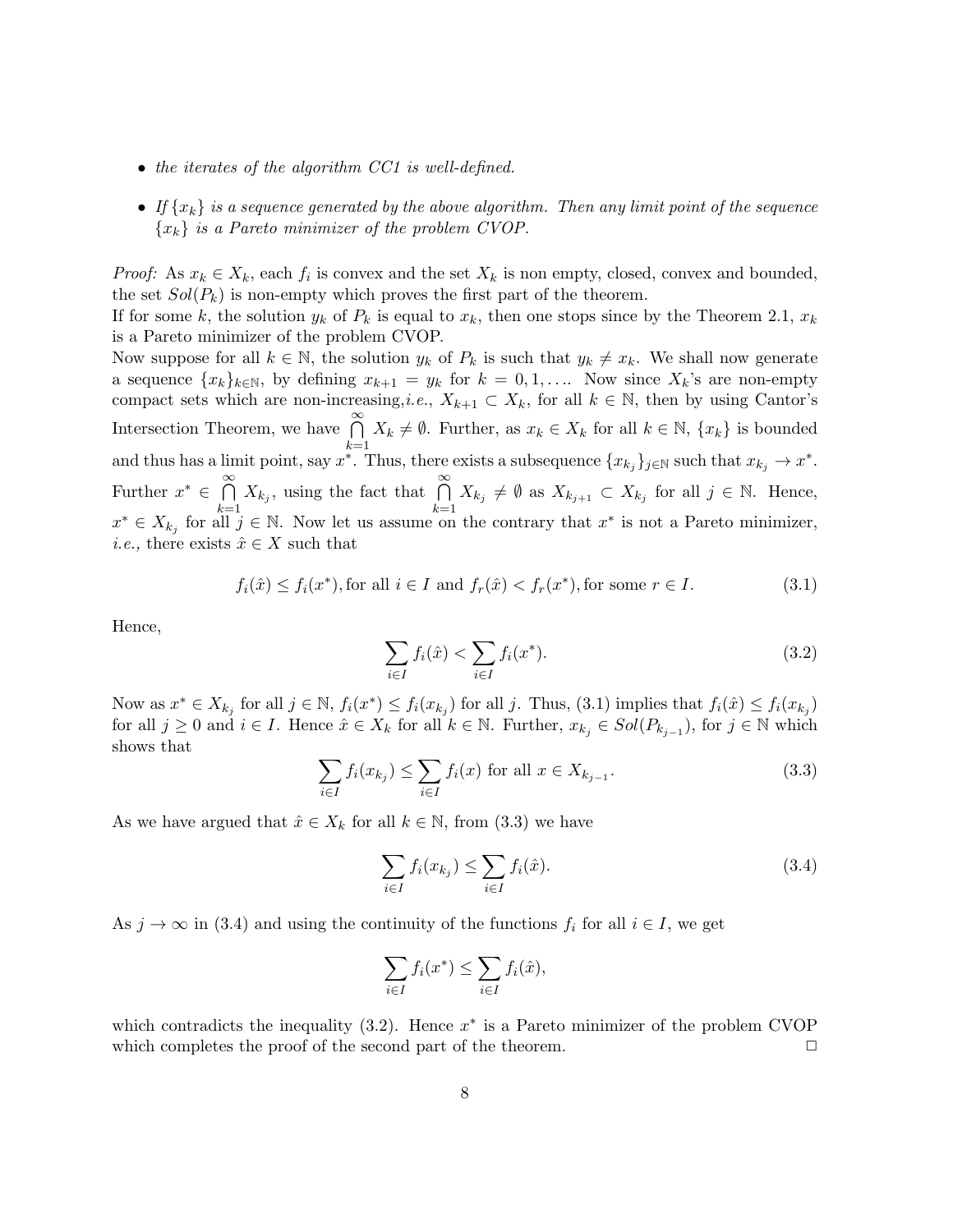Remark 3.2 We can generalize the Theorem 3.1 by replacing the assumption of convexity of each function  $f_i$  by proper, lower semicontinuous and  $\mathbb{R}^m_+$ -convex objective function f and compactness of the feasible set X by  $\mathbb{R}^m_+$ -completeness of the set  $(f(x_0) - \mathbb{R}^m_+) \cap f(X)$  which means that for all sequences  $\{a_n\} \subset X$  with  $a_0 = x_0$  such that  $f(a_{n+1}) \leq f(a_n)$  for all  $n \in \mathbb{N}$ , there exists  $a \in X$  such that  $f(a) \leq f(a_n)$  for all  $n \in \mathbb{N}$  (see [2]).

Let us again take a careful look at the algorithm CC1. We don not build any separate subroutine for solving  $P_k$  but use the CVX tool box in MATLAB. Given the problem  $P_k$ , one of the key ideas here is to see how near the solution of  $P_k$  is to  $x_k$ . What may happen that one might have  $x_k \in Sol(P_k)$  and CVX provides a solution  $y_k \neq x_k$ . Then we have missed the Pareto minimizer  $x<sup>k</sup>$  and the run time of the algorithm gets increased. How does one address this particular issue? An intuitive idea that comes into mind is that for each  $k \in \mathbb{N}$ , one can try to see what will happen if we choose  $x_k$  as the starting solution for  $P_k$ ? Will the algorithm CVX return  $x_k$  as the solution if  $x_k$  is indeed a member of  $Sol(P_k)$  or at least it gives us an  $y_k$  with  $||y_k - x_k|| \leq \epsilon_k$ , where  $\epsilon_k > 0$  is a threshold value for rejecting  $x_k$  as the solution of  $P_k$ . We did some numerical experiments and found that at least in those cases when  $x_k \in Sol(P_k)$  and we consider  $x_k$  as our starting solution, the algorithm CVX indeed returned  $x_k$  as the solution.

Another route often suggested under such circumstances is to convert  $P_k$  into a strongly convex program so that CVX will give us just a unique solution for each  $k \in \mathbb{N}$ . In fact let us consider the following scalar problem  $\hat{P}(f, X, x^*)$  given as

$$
\begin{cases}\n\min \sum_{i \in I} (f_i(x) + \frac{1}{2} ||x - x^*||^2), \\
\text{subject to} \quad f_i(x) - f_i(x_0) \le 0, \quad \text{for all } i \in I, \\
x \in X.\n\end{cases}
$$

It can be easily proved that  $x^*$  is a Pareto minimizer of CVOP if and only if  $x^*$  is a solution of the scalar strongly convex program  $\hat{P}(f, X, x^*)$ . In fact in the algorithm CC1, we can replace  $P_k$  with  $\hat{P}_k$  given as

$$
\begin{cases} \min \sum_{i \in I} (f_i(x) + \frac{1}{2} ||x - x^*||^2), \\ x \in X_k. \end{cases}
$$

However, having a strongly convex problem  $P_k$  does not completely alleviate the issue at hand. If we are looking for a solution with very high accuracy, then for each  $k$ , our threshold limit is very small and even for the problem  $\hat{P_k}$ , the routine CVX might return  $y_k$  as the solution where  $||y_k - x_k|| > \epsilon_k$ . Thus, we believe that we can just work with  $P_k$  and the numerical experiments given below showed us that the algorithm CC1 is working efficiently. The use of scalar problems similar to  $\hat{P}(f, X, x^*)$  does not appear to be new. In the study of proximal point method for vector optimization problem, Bonnel et al.  $[2]$  use the following scalar problem at k-th step of their algorithm denoted by ALG1:

$$
\begin{cases}\n\min \ \langle f(x) + \frac{\alpha_k}{2} ||x - x_k||^2 e_k, z_k \rangle, \\
\text{subject to} \quad f_i(x) - f_i(x_k) \le 0, \quad \text{for all } i \in I, \\
x \in X,\n\end{cases}
$$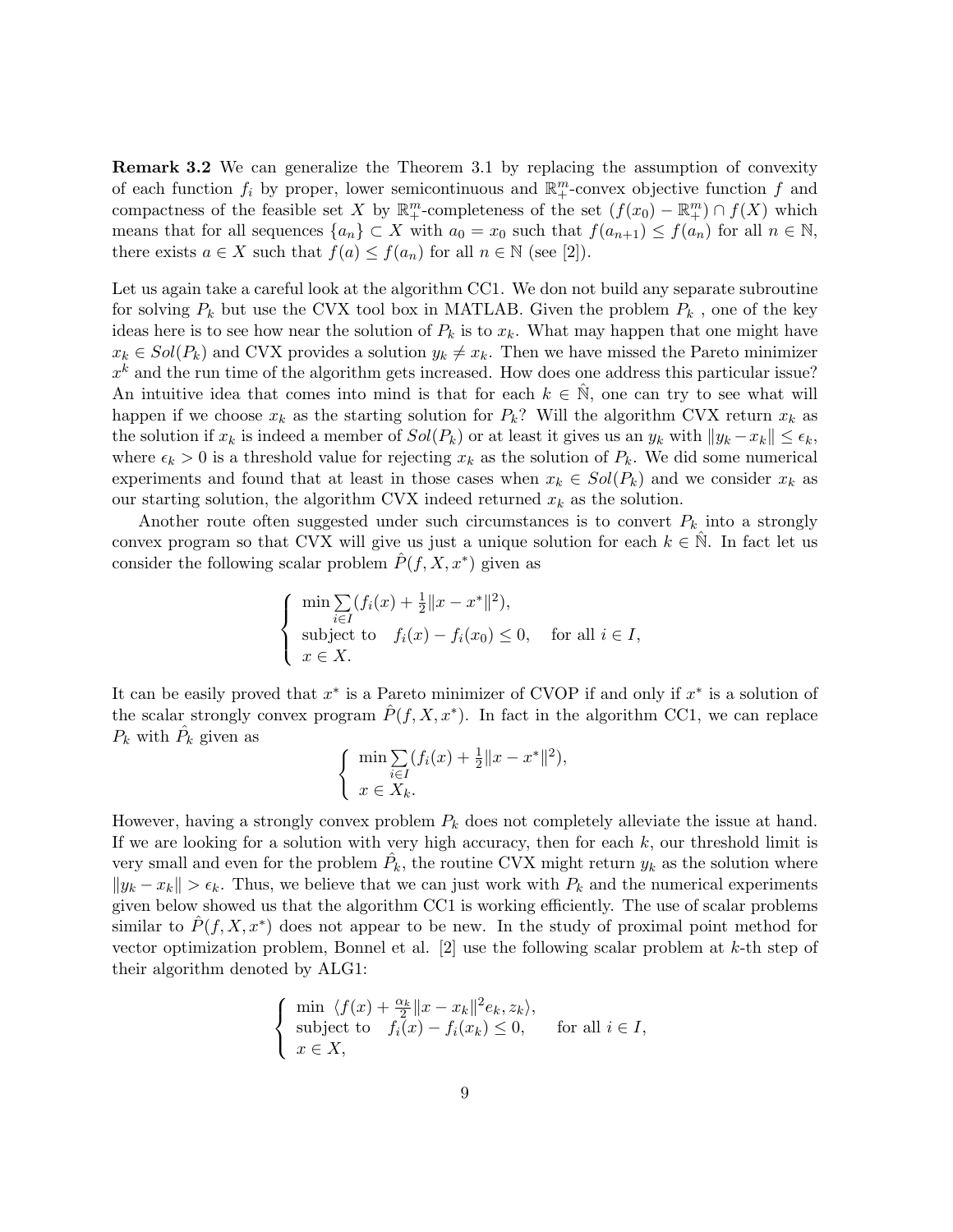where  $\{z_k\}$ ,  $\{e_k\}$  and  $\{\alpha_k\}$  are some sequences in the considered ordering cone  $C \subset \mathbb{R}^m$  and in our case  $C = \mathbb{R}_{+}^{m}$ . There are two major differences between our algorithms CC1 and the algorithm AGL1 of [2]. Firstly, ALG1 needs a new set of parameters such as  $z_k$ ,  $e_k$  and  $\alpha_k$  at every step of the algorithm whereas CC1 does not need any such parameters. Secondly, the stopping criteria of ALG1 involve solving the multiobjective problem which is not a practical approach when it comes to implementing the algorithm. On the other hand, stopping criteria of CC1 is fairly simple which only involve checking the error is within the considered threshold limit. Further, Bonnel et al. [2] admitted that it is not easy to implement their algorithm to numerical test problems whereas the algorithm CC1 is easily applicable to the test problems using MATLAB software. Similar to Bonnel et al. [2], there are several point-by-point algorithms to solve vector optimization problems. Some algorithms can only guarantee that the resultant solution is a weak Pareto minimizer or critical point, for example, [8], [13], whereas some algorithms need lots of assumption on objective functions which narrows down the applicability of the algorithm for applications, for example, [11], [12].

#### 4 Numerical Computations

In this section, we consider some convex vector optimization test problems to show the efficiency of the proposed algorithm CC1. The design of the algorithm CC1 has a advantage which makes it more useful than evolutionary algorithms, for example, NSGA-II [6] used to solve CVOP. Firstly, algorithm CC1 has a convergence analysis which assures that the solution will be a Pareto solution. On the other hand, NSGA-II does not have any convergence analysis. Secondly, we can trace Pareto solution corresponding to the efficient frontier of the problem in the algorithm CC1 while NSGA-II only gives the information of the efficient frontier. But we need to admit that the run time of algorithm CC1 is higher than NSGA-II.

In each of the examples considered below, we consider convex bi-objective test problems where the objective functions  $f_1$  and  $f_2$  and the feasible set X are separately defined. All problems are solved for 200 randomly generated starting points between the lower bound and upper bound of the decision variables of the considered problem. At each step, we use CVX software on the MATLAB platform to solve the scalar problem  $P_k$  of the algorithm CC1. In figures, "+" denotes the image of starting point and "o" denotes the image of the resultant point of the algorithm CC1 under the objective function  $f = (f_1, f_2)$ . We tested algorithm CC1 on convex vector optimization problems with smooth as well as non-smooth input data to check the efficiency of this algorithm. First three examples deals with convex vector optimization with smooth objective functions and the objective functions of the last example is non-smooth. For simplicity, we consider only two dimensional problems but the algorithm CC1 is applicable for higher dimensional problems as well.

**Example 4.1** Let  $f_1, f_2 : \mathbb{R} \to \mathbb{R}$  be defined by  $f_1(x) = x^2$ ,  $f_2(x) = (x - 2)^2$  and let  $X = \{x \in \mathbb{R} \mid x \in \mathbb{R}\}$  $\mathbb{R} : -10 \leq x \leq 10$  (Schaffer problem [20]).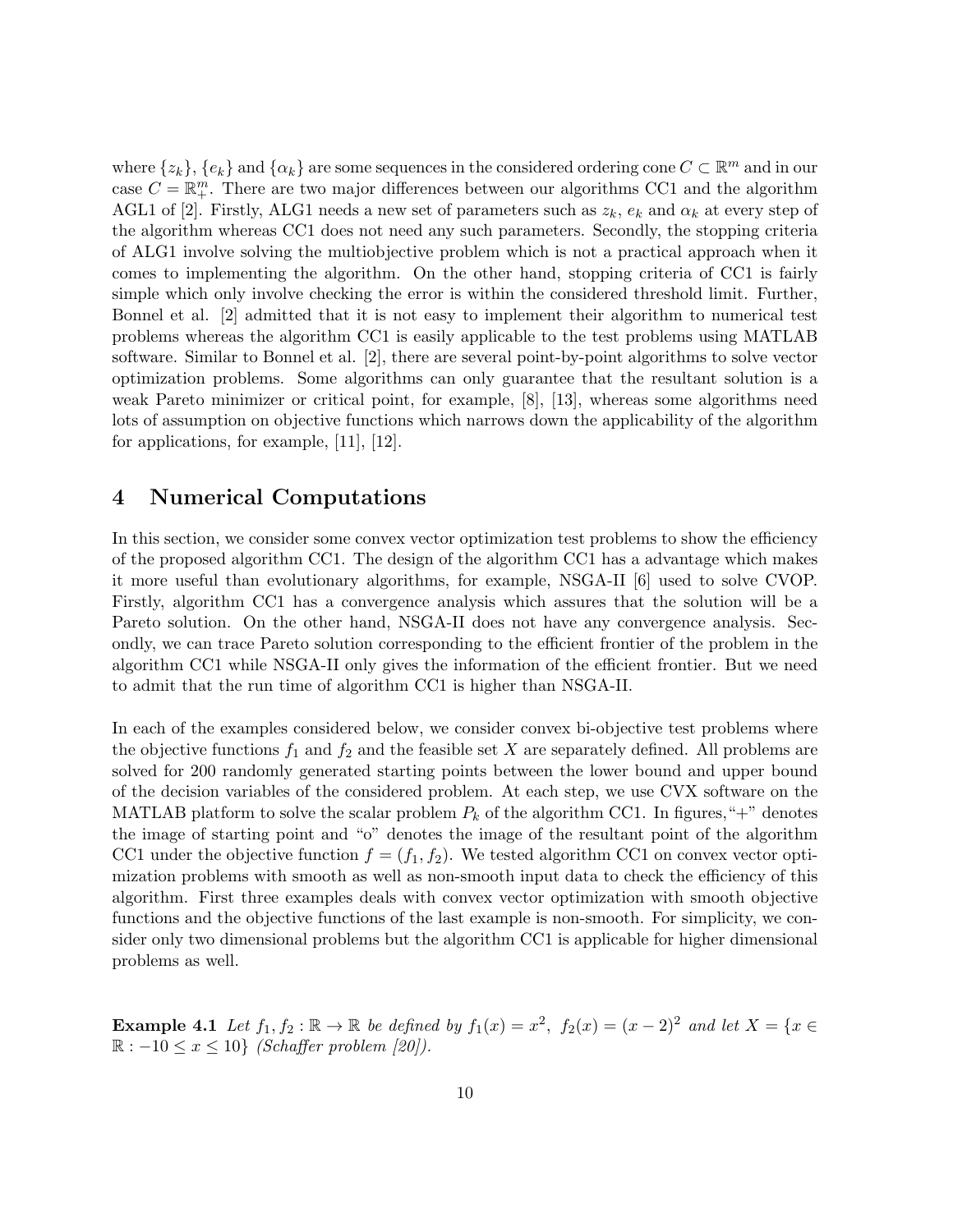

Figure 1: Efficient frontier of Example 4.1

**Example 4.2** Let  $f_1, f_2 : \mathbb{R}^2 \to \mathbb{R}$  be defined by  $f_1(x_1, x_2) = x_1$ ,  $f_2(x_1, x_2) = x_2$  and let  $X = \{(x_1, x_2) \in \mathbb{R}^2 : x_1^2 + x_2^2 \le 1\}$  (Jahn problem [15]).



Figure 2: Efficient frontier of Example 4.2

**Example 4.3** Let  $f_1, f_2 : \mathbb{R}^2 \to \mathbb{R}$  be defined by  $f_1(x_1, x_2) = 4x_1^2 + 4x_2^2$ ,  $f_2(x_1, x_2) = (x_1 - 5)^2 +$  $(x_2-5)^2$  and  $X = \{(x_1, x_2) \in \mathbb{R}^2 : -5 \le x_1 \le 10, -5 \le x_2 \le 10\}$  (Binh problem [1]).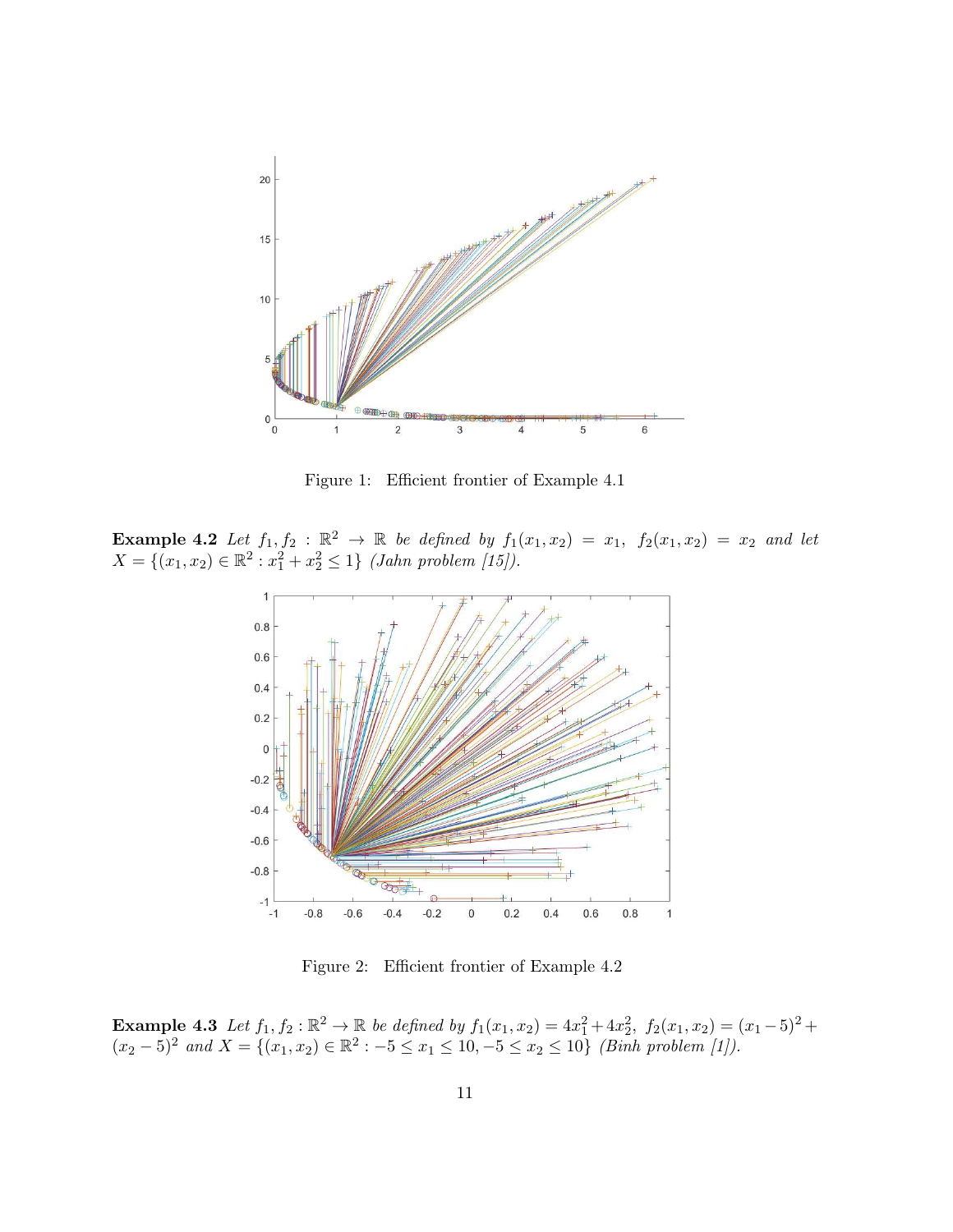

Figure 3: Efficient frontier of Example 4.3

**Example 4.4** Let  $f_1, f_2 : \mathbb{R}^2 \to \mathbb{R}$  be defined by  $f_1(x_1, x_2) = \max\{x_1, x_2\}, f_2(x_1, x_2) = |x_1| +$  $|x_2|$  and  $X = \{(x_1, x_2) \in \mathbb{R}^2 : -2 \le x_1 \le 2, -2 \le x_2 \le 2\}.$ 



Figure 4: Efficient frontier of Example 4.4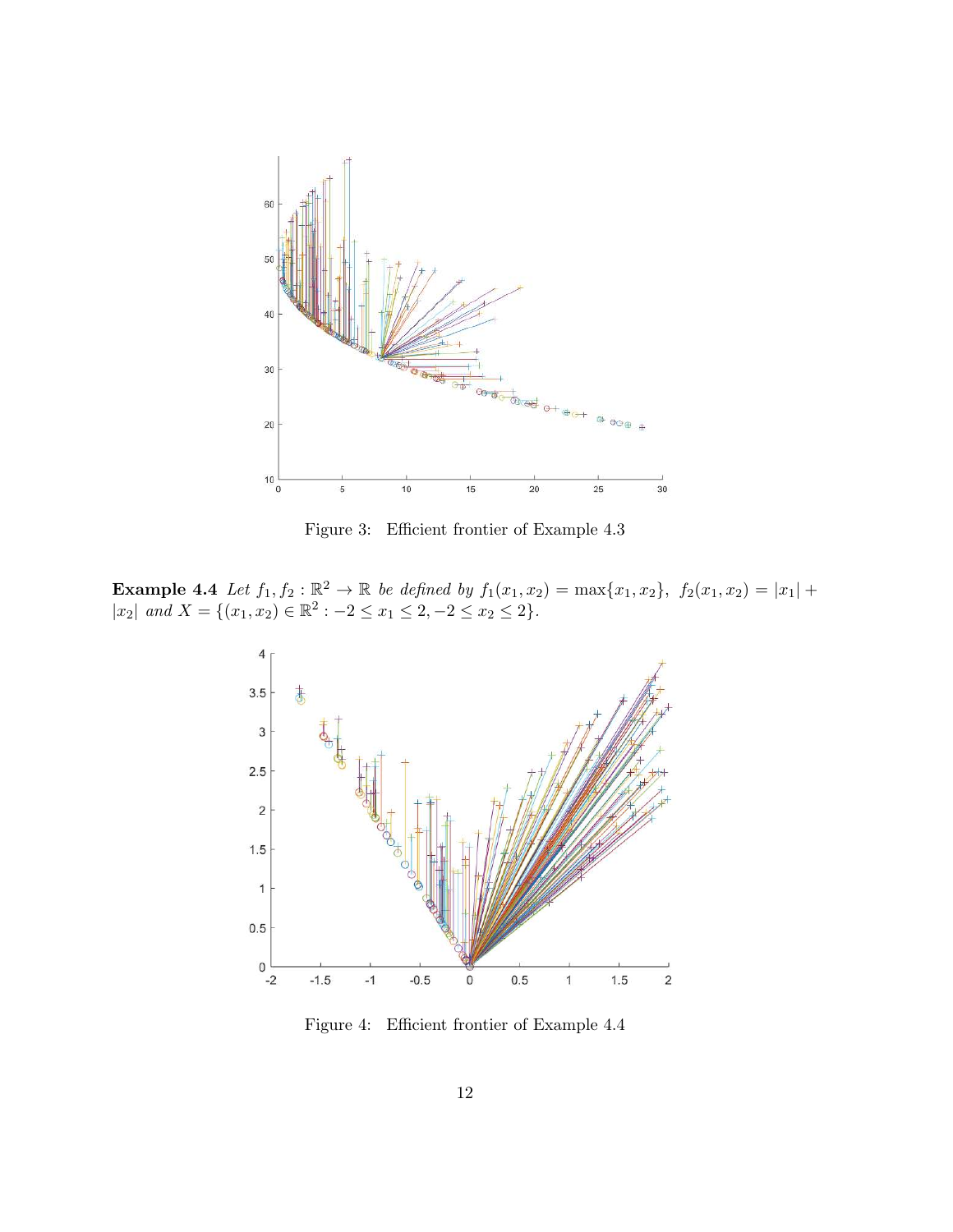#### References

- [1] T. T. Binh. A multiobjective evolutionary algorithm: The study cases. In Proceedings of the 1999 Genetic and Evolutionary Computation Conference. Workshop Program, pages 127–128, 1999.
- [2] H. Bonnel, A. N. Iusem, and B. F. Svaiter. Proximal methods in vector optimization. SIAM Journal on Optimization, 15(4):953–970, 2005.
- [3] S. Chandra, J. Dutta, and C.S. Lalitha. Regularity conditions and optimality in vector optimization. Numerical Functional Analysis and Optimization, 25(5-6):479–501, 2004.
- [4] V. Chankong and Y. Y. Haimes. Multiobjective decision making: theory and methodology. Courier Dover Publications, 2008.
- [5] A. Charnes and W. W. Cooper. Management models and industrial applications of linear programming. Technical report, 1961.
- [6] Kalyanmoy Deb, Amrit Pratap, Sameer Agarwal, and TAMT Meyarivan. A fast and elitist multiobjective genetic algorithm: NSGA-II. IEEE transactions on evolutionary computation, 6(2):182–197, 2002.
- [7] A. Dhara and J. Dutta. Optimality conditions in convex optimization: a finite-dimensional view. CRC Press, 2011.
- [8] L. M. G. Drummond and A. N. Iusem. A projected gradient method for vector optimization problems. Computational Optimization and applications, 28(1):5–29, 2004.
- [9] M. Ehrgott. Multicriteria optimization. Springer-Verlag, Berlin, second edition, 2005.
- [10] M. Ehrgott and M. M. Wiecek. Saddle points and pareto points in multiple objective programming. Journal of Global Optimization, 32(1):11–33, 2005.
- [11] J. Fliege, LM G. Drummond, and Benar Fux Svaiter. Newton's method for multiobjective optimization. SIAM Journal on Optimization, 20(2):602–626, 2009.
- [12] J. Fliege and B. F. Svaiter. Steepest descent methods for multicriteria optimization. Mathematical Methods of Operations Research, 51(3):479–494, 2000.
- [13] E. H. Fukuda and L. M. G. Drummond. On the convergence of the projected gradient method for vector optimization. Optimization, 60(8-9):1009–1021, 2011.
- [14] A. M. Geoffrion. Proper efficiency and the theory of vector maximization. Journal of Mathematical Analysis and Applications, 22:618–630, 1968.
- [15] J. Jahn. Vector Optimization. Springer-Verlag, Berlin, 2004.